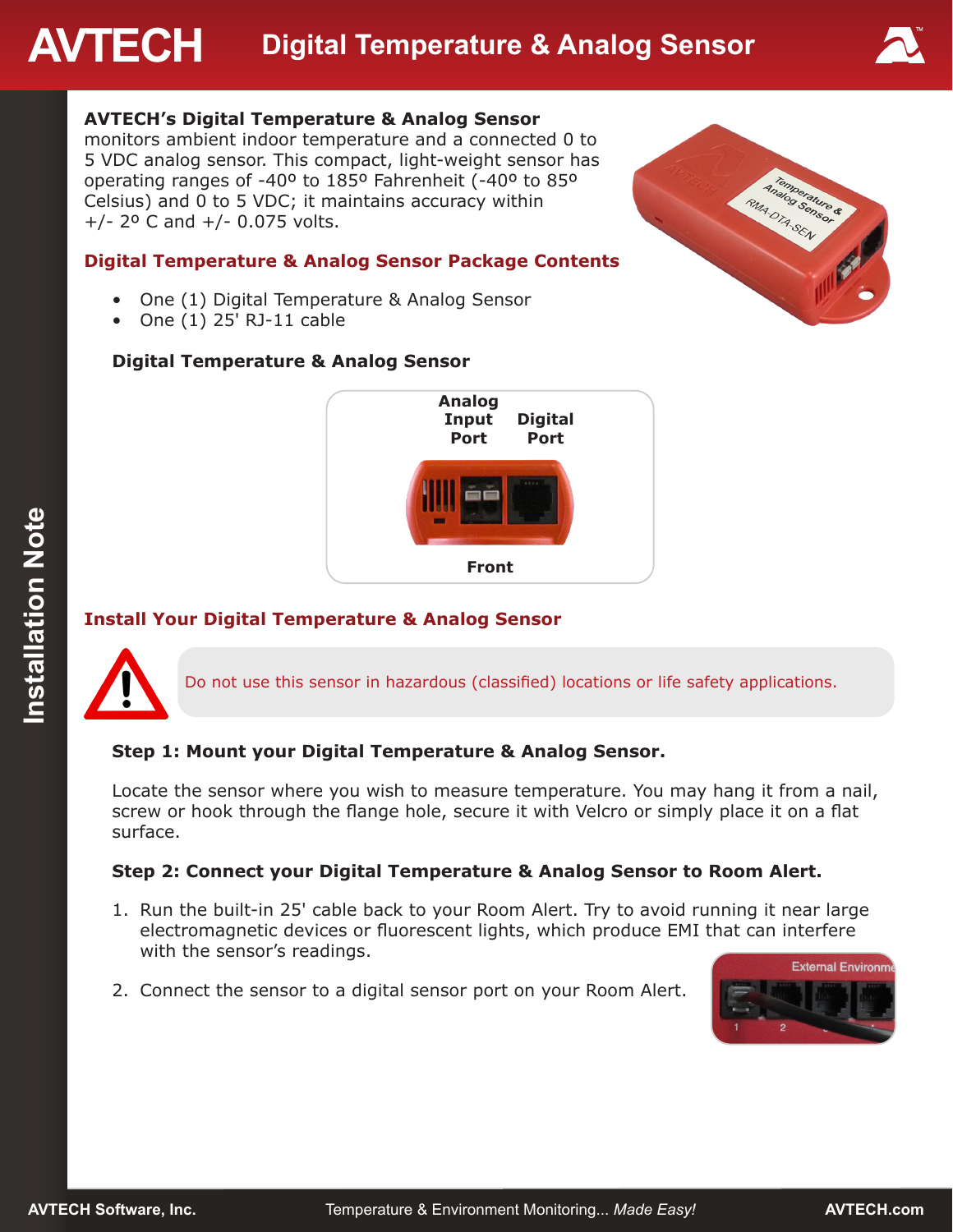### **Step 3: Connect your Digital Temperature & Analog Sensor to an analog sensor.**



Do not connect the analog inputs on AVTECH products to live circuits of over 5 VDC. Use only low-voltage 2-wire cable to connect analog inputs.



You may use any low-voltage two-wire cable to connect the analog input port to the analog output port on your analog sensor.

AVTECH stocks 25' speaker wire for this purpose; please contact your Product Specialist to purchase this cable.

- 1. Separate and strip both ends of a low-voltage two-wire cable (such as speaker wire). Expose about ¼" of wire.
- 2. Connect one set of leads to the analog input port on the Temperature & Analog Sensor. Be sure the bare wire, not the insulation, connects to the port. Note that the port is polarized: the left contact is positive (+) and the right is negative (-).



- 3. Run the cable back to your analog sensor. Try to avoid running it near large electromagnetic devices or fluorescent lights, which produce EMI and can interfere with sensor readings.
- 4. Connect the +/- wires to the matching +/- contacts on your analog sensor.

#### **Sensor Features & Specifications**

| <b>Environment Condition Monitored</b> | Indoor ambient temperature & analog sensor output                                |  |  |
|----------------------------------------|----------------------------------------------------------------------------------|--|--|
| <b>Type Of Sensor</b>                  | Digital                                                                          |  |  |
| <b>Power Supply</b>                    | Powered by Room Alert                                                            |  |  |
| <b>Sensor Cable Type</b>               |                                                                                  |  |  |
| <b>Digital Sensor Cable</b>            | RJ-11 (standard straight-through telephone cord)                                 |  |  |
| Included                               | Yes                                                                              |  |  |
| Length                                 | 25'                                                                              |  |  |
| Maximum Extendible Length              | 100'                                                                             |  |  |
| Analog Input Cable                     | Low-voltage 2-wire speaker cable                                                 |  |  |
| Included                               | No.                                                                              |  |  |
| Maximum Extendible Length              | 900'                                                                             |  |  |
| <b>Temperature Range</b>               | -40° F to 185° F (-40° C to 85° C)                                               |  |  |
| Accuracy                               | $+/- 2^{\circ}$ C                                                                |  |  |
| Resolution                             | 0.03125° C                                                                       |  |  |
| <b>Analog Input Range</b>              | $0-5$ VDC                                                                        |  |  |
| Accuracy                               | $+/- 0.075$ V                                                                    |  |  |
| Resolution                             | 0.01V                                                                            |  |  |
| <b>Compatible Products</b>             | Room Alert 32S, 12S, 3S, 32E/W, 24E, 12E, 4E, 3E,<br>3W and Wireless Sensor Hubs |  |  |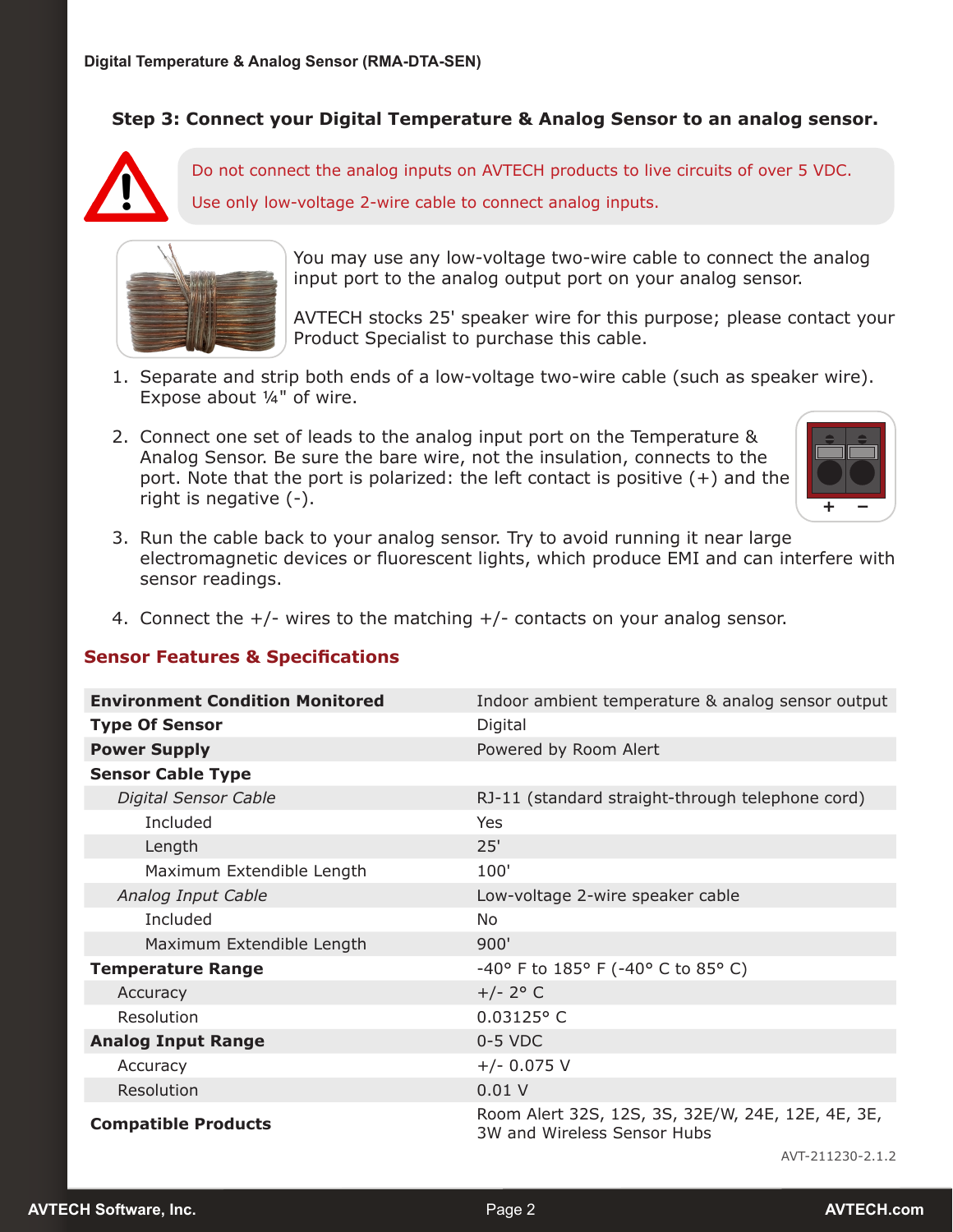#### **Configure Your Digital Temperature & Analog Sensor**

#### **Use Room Alert's Built-In Web Interface**

Navigate to **Settings Sensors** in the web interface of your Room Alert. The options you see below will vary depending on the model.

| <b>Room</b> Alert <sup>®</sup>                                                      |                                                                                                                                                                                 |                                    |                             |                              |                         |                                                                                                                                                                                                |                                                                                         |                                | E                                                              |                     |
|-------------------------------------------------------------------------------------|---------------------------------------------------------------------------------------------------------------------------------------------------------------------------------|------------------------------------|-----------------------------|------------------------------|-------------------------|------------------------------------------------------------------------------------------------------------------------------------------------------------------------------------------------|-----------------------------------------------------------------------------------------|--------------------------------|----------------------------------------------------------------|---------------------|
| di Status<br><b>D</b> Settings<br>⊙ Sensors<br>Alarms<br>$S$ Network<br>$\sum$ SMTP | <b>Sensor Settings</b><br><b>General Alarm Configuration</b><br>Trigger Alarm If Sensor Is Disconnected? [<br><b>Alarm Thresholds</b>                                           |                                    |                             |                              |                         |                                                                                                                                                                                                |                                                                                         |                                |                                                                |                     |
| <b>8</b> SNMP<br>Security<br>$\gamma$ Advanced<br>$\Theta$ Help                     | Internal Sensor Alarm Configuration<br><b>Sensor Type: Temp/Humidity</b><br>Use Alarm Profile: Profile 1 $\sim$<br><b>Alarm On</b><br><b>Sensor Label</b><br><b>High</b><br>Low |                                    |                             |                              | <b>Adjust</b>           | Sensor 1 Alarm Configuration<br><b>Sensor Type:</b> Temp/Analog $\sim$<br>Use Alarm Profile: Profile 1 $\sim$<br><b>Sensor Label</b><br><b>Alarm On</b><br><b>High</b><br><b>Adjust</b><br>Low |                                                                                         |                                |                                                                |                     |
| c                                                                                   | <b>Internal Sensor</b><br>Monitor Heat Index<br>$\boldsymbol{\Omega}$                                                                                                           | Temperature (°F)<br>Humidity (%RH) | $\mathbf{0}$<br>$\mathbf 0$ | $\mathbf{0}$<br>$\mathbf{0}$ | $\bf{0}$<br>$\mathbf 0$ | Ext Sensor 1<br>Enable<br>Reference<br><b>Scale</b><br><b>Units</b>                                                                                                                            | Temperature<br>(°F)<br>Analog (V)<br><b>High</b><br>$\overline{5}$<br>5<br>$\mathsf{V}$ | $\overline{0}$<br>$\mathbf{0}$ | $\mathbf{0}$<br>$\mathbf 0$<br>Low<br>$\pmb{0}$<br>$\mathbf 0$ | $\mathbf{0}$<br>0.0 |

- 1. Scroll to your external digital sensor(s), the total number of which will vary depending on the Room Alert model.
- 2. Find the digital sensor interface that matches the port you connected your Digital Temperature & Analog Sensor to. For example, if you used the first digital port on your Room Alert, look for *Sensor 1 Alarm Configuration*; if you used the second, look for *Sensor 2 Alarm Configuration*, and so on.
- 3. Notice that your Room Alert automatically detects the digital sensor and inserts a dropdown list in *Sensor Type*, which defaults to *Temp/Humidity*. Select **Temp/Analog** to bring up the interface for your Digital Temperature & Analog Sensor.
- 4. Then, configure the set of fields on the bottom of the Temperature & Analog Sensor display to calculate your analog sensor's output signal to scale. In this example, we are converting volts to amperage: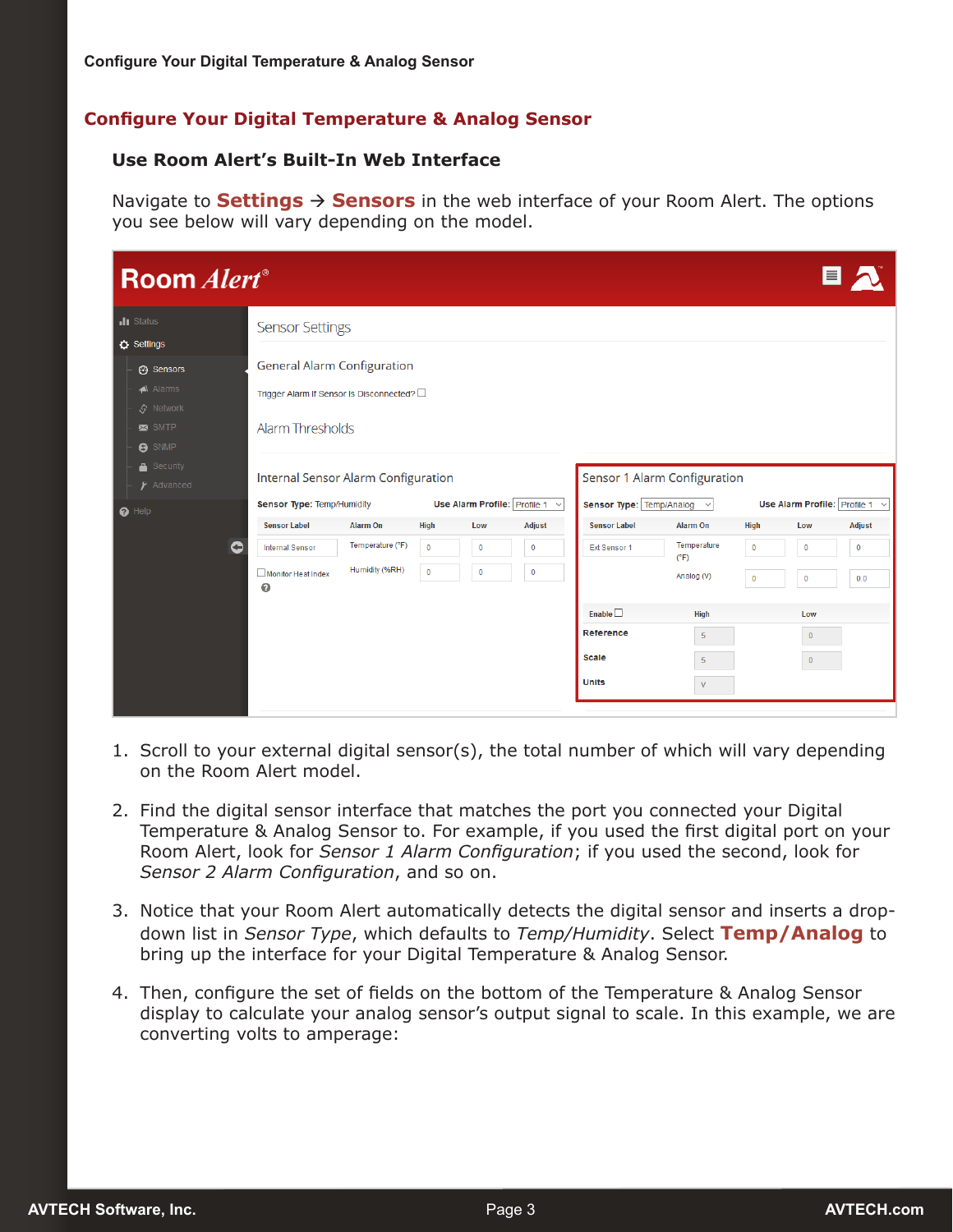| Enable           | <b>High</b> | Low |  |
|------------------|-------------|-----|--|
| <b>Reference</b> | 5           | 0   |  |
| <b>Scale</b>     | 10          | 0   |  |
| <b>Units</b>     | Amp         |     |  |

- Click **Enable** to turn on the *Reference*, *Scale* and *Units* fields.
- In *Reference*, enter values from 5 to 0 that represent the *High* and *Low* points of your analog sensor's output signal range. Here, we've left the default values of 5 to 0.
- In *Scale*, enter the *High* and *Low* points of the scale you want the *Reference* reading to be converted to. In this example, we would like to convert 0-5 volts to 0-10 amps, so we've put "10" in *High* with "0" in *Low*.
- 5. Next, fill in the set of fields on the top of the Temperature & Analog Sensor display:

| Sensor Type:   Temp/Analog |                     |      | Use Alarm Profile: Profile 1 |        |
|----------------------------|---------------------|------|------------------------------|--------|
| <b>Sensor Label</b>        | Alarm On            | High | Low                          | Adjust |
| Ext Sensor 1               | Temperature<br>(°F) | 80   | 65                           | 0      |
|                            | Analog (V)          | 6.0  | 2.0                          | 0.0    |

- In *Sensor X Label*, you may leave the default, "Ext Sensor X," or enter something more descriptive. Room Alert "E" models accept up to 15 characters, including only letters, numbers, spaces, hyphens (-), underscores (\_) or periods (.). Room Alert "S" models accept up to 30 characters, including the above and special characters, like ampersand (&).
- *Alarm On* automatically populates with the default temperature scale and *Analog*. Please refer to your Room Alert *User's Guide & Reference Manual* to change the default temperature scale.
- In *High* and *Low*, you may enter values for high and low thresholds. Your Room Alert generates alerts based on these thresholds.
	- Room Alert "E" models: the default High & Low is 0—which means no alarm is configured.
	- Room Alert "S" models: the High & Low fields are disabled by default. You may enable each field individually by selecting its check box.